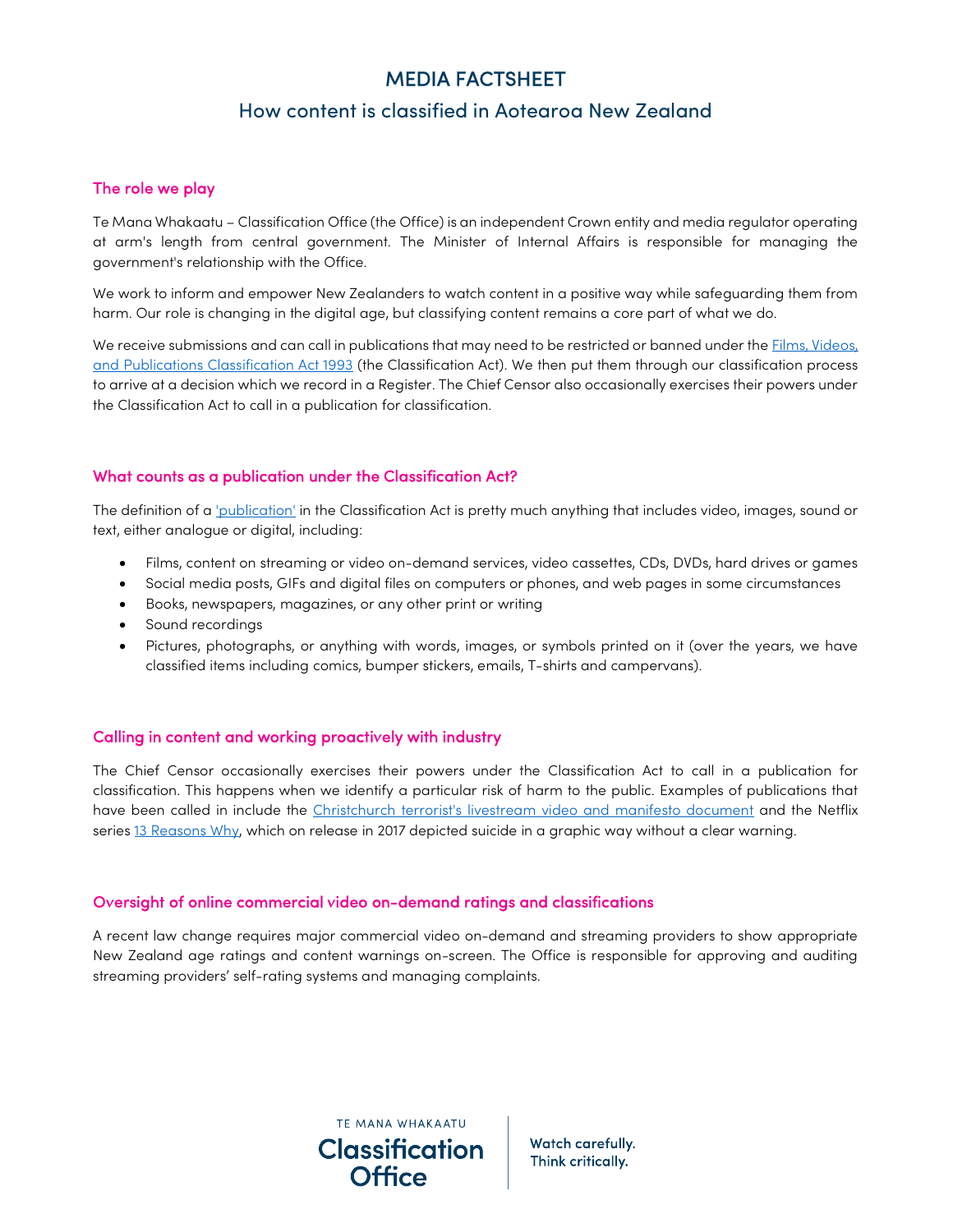## How content is classified in Aotearoa New Zealand

### How we make decisions

The Office receives publications from a number of sources: the **Film and Video Labelling Body**, members of the public, streaming providers, enforcement officials and the courts.

When publications are submitted to us, we sometimes prioritise them according to urgency – such as a court hearing or commercial release date.

The classification process involves examining the material, considering it against criteria in the Classification Act, balancing this with the right to freedom of expression contained in section 14 of the New Zealand Bill of Rights Act 1990, and then drafting a decision.

We occasionally consult with stakeholders with appropriate expertise or experience, for example, when making decisions that affect young people or which involve new technology.

The draft decision is then reviewed and affirmed by two senior classification advisors who have delegated authority to make decisions on behalf of the Chief Censor.

Once a decision has been made to classify a publication, the Classification Office gives written notice of its decision to the submitter, including the reasons for the decision and the classification given.

If the publication receives a restricted classification we may restrict the publication to certain classes of people (e.g. on the basis of age), or for a specified purpose (e.g. for scientific or artistic purposes).

Once a publication has been classified, the decision is entered into the New Zealand Register of Classification Decisions and made available on our website. Where the decision relates to a commercial DVD, film or game, we then direct the FVLB to issue a classification label for physical media.

Anyone unhappy with a classification decision we've made can request a new review of the content by the Film and Literature Board of Review (provided it's a recent decision), or they may apply for a reconsideration.

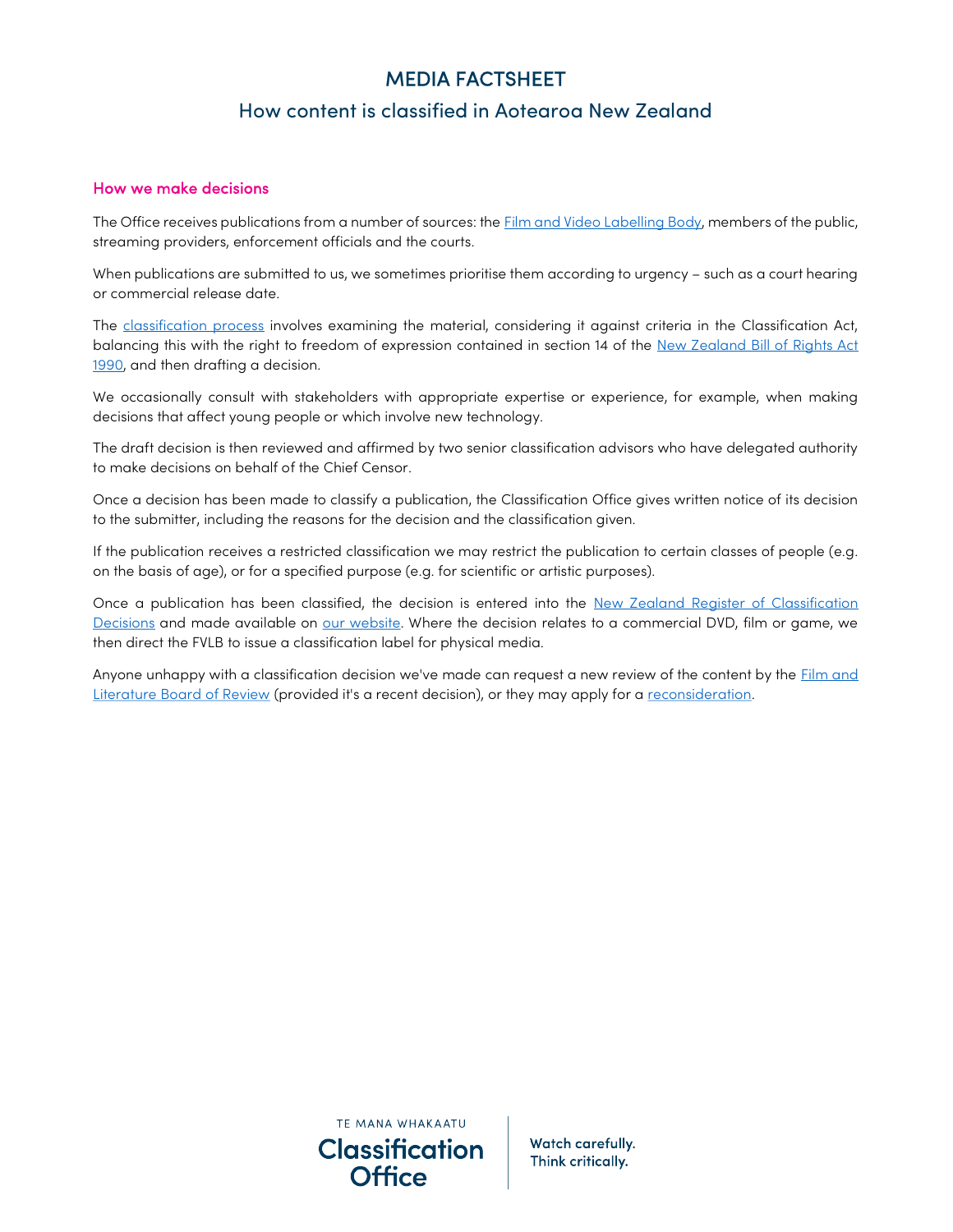## How content is classified in Aotearoa New Zealand

### What we do, what others do

| Films, shows, games<br>and other publications | Before a producer or distributor can release a film in cinemas, a DVD or a video<br>game in New Zealand, they contact the <b>Film and Video Labelling Body of New</b><br>Zealand (FVLB) to arrange consumer labelling. The FVLB determines an appropriate<br>age rating (G, PG or M) and content warning note for the label. If they think the<br>publication needs to be classified, they refer it to us.<br>The Office has the responsibility to age restrict or ban publications in New Zealand<br>that we consider to be 'objectionable' or harmful to the public good. This can also<br>include material submitted to us by the Department of Internal Affairs, Police,<br>Customs, and Courts. Material submitted by these agencies can include child sex<br>abuse videos and images, and publications promoting violent extremism or<br>terrorism.<br>If an organisation or member of the public disagrees with a decision we make, they |
|-----------------------------------------------|-------------------------------------------------------------------------------------------------------------------------------------------------------------------------------------------------------------------------------------------------------------------------------------------------------------------------------------------------------------------------------------------------------------------------------------------------------------------------------------------------------------------------------------------------------------------------------------------------------------------------------------------------------------------------------------------------------------------------------------------------------------------------------------------------------------------------------------------------------------------------------------------------------------------------------------------------|
|                                               | can request a fresh review of the content by the Film and Literature Board of Review.                                                                                                                                                                                                                                                                                                                                                                                                                                                                                                                                                                                                                                                                                                                                                                                                                                                           |
| <b>Broadcast media</b><br>(TV and radio)      | The Broadcasting Standards Authority (BSA) is responsible for ensuring that all TV<br>and radio broadcasters operating in New Zealand follow standards for content. The<br>BSA is also responsible for on-demand content that has also been broadcast on TV<br>or radio.                                                                                                                                                                                                                                                                                                                                                                                                                                                                                                                                                                                                                                                                        |
| Harmful digital<br>communications             | Netsafe is a non-profit with a focus on online safety. It provides free support, advice<br>and education. Netsafe has the responsibility under the Harmful Digital<br>Communications Act 2015 to help people dealing with serious or repeated bullying,<br>harassment and abuse happening via text, emails or social media. This can include<br>racist, sexist and religiously intolerant comments - plus those about disabilities or<br>sexual orientation.                                                                                                                                                                                                                                                                                                                                                                                                                                                                                    |
| Advertising                                   | Some forms of advertising can be classified, but in general, the advertising industry is<br>self-regulating. The Advertising Standards Authority (ASA) sets standards and<br>supports an independent complaints and appeals process for adjudicating<br>complaints about all advertisements in all media.                                                                                                                                                                                                                                                                                                                                                                                                                                                                                                                                                                                                                                       |
| Media/news content                            | Newspapers and magazines can be classified, but the news media generally self-<br>regulates. The New Zealand Media Council (NZMC) is an independent forum<br>responsible for resolving complaints about news media and online news content<br>across a range of platforms. This includes newspapers, magazines, certain providers<br>of video on-demand content, online content, and digital sites with news content that<br>are accepted as members of the Media Council.                                                                                                                                                                                                                                                                                                                                                                                                                                                                      |
| Department of Internal<br><b>Affairs</b>      | The Department is responsible for ensuring the Classification Act is enforced. For<br>media queries, contact media@dia.govt.nz. Complaints can be made here.                                                                                                                                                                                                                                                                                                                                                                                                                                                                                                                                                                                                                                                                                                                                                                                    |

TE MANA WHAKAATU **Classification Office**